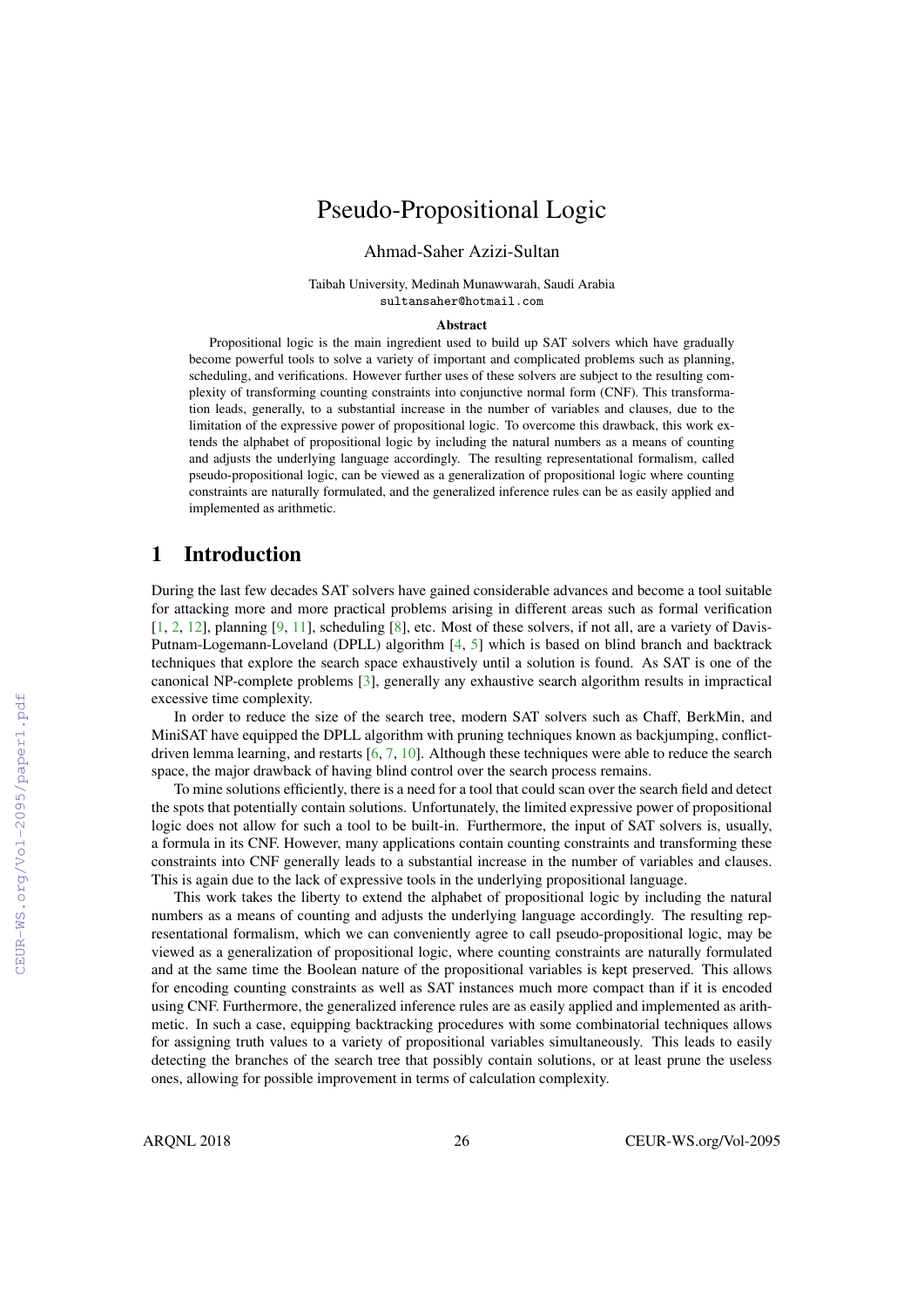### 2 Language

**Definition 1.** Let  $\mathcal{P} = \{p, q, \dots\}$  be a finite or countably infinite set of propositional symbols and N be the natural numbers. The alphabet  $\mathscr A$  underlying the language of pseudo-propositional formulas is defined as  $\mathscr{A} = \mathscr{P} \cup \mathbb{N} \cup \{\neg, +, (\cdot)\}\$ , where  $\{\neg, +, (\cdot)\}\$  resemble the negation, addition, opening and closing punctuation symbols, respectively.

**Definition 2.** The language or formulas of pseudo-propositional logic, symbolized by  $\mathscr{F}$ , is defined recursively as follows:

- If  $p \in \mathcal{P}$  and  $n \in \mathbb{N}$  then  $np \in \mathcal{F}$ , called prime formula.
- If  $\alpha, \beta \in \mathscr{F}$ , then  $(\alpha + \beta), \neg \alpha \in \mathscr{F}$ .

A prime formula or its negation is called a *literal*. A formula which is a literal or an addition of two or more literals is said to be in *normal form*. A *subformula of a formula*  $\alpha$  is a substring occurring in  $\alpha$ , which is itself a formula.

Before proceeding further, let us agree upon the following two conventions to ease readability:

- Propositional variables or symbols will be denoted by  $p, q, \ldots$ , formulas by  $\alpha, \beta, \varphi, \ldots$ , set of formulas by  $F, G, \ldots$ , and set of queries, which will be defined in section 4, by  $F, G, \ldots$ , where these letters may also be indexed.
- As in arithmetical terms, parenthesis are omitted whenever it is possible.

### 3 Semantics

A proposition can have only one of the *truth values*, true or false. Conveniently to the context of this work, these values are represented by  $(1,0)$  for true and  $(0,1)$  for false. More formally, this is rephrased by the definition of interpretation.

**Definition 3.** An interpretation *I* is a subset of  $\mathcal P$  represented by the mapping  $\phi : \mathcal P \to \{(1,0),(0,1)\}$ which is defined as follows:

$$
\phi(p) = \begin{cases} (1,0) & \text{if } p \in I, \\ (0,1) & \text{if } p \notin I. \end{cases}
$$

Thus, the interpretation *I* is the subset of  $\mathscr P$  containing only those propositional symbols that are mapped to  $(1,0)$  under  $\phi$ . That is

$$
I = \{ p \in \mathscr{P} \mid \phi(p) = (1, 0) \}. \tag{1}
$$

Recursively, the mapping  $\phi$  can be extended to become from the set of formulas  $\mathscr{F}$  to  $\mathscr{M} = \mathbb{Z}^2$ which is the *meaning set* in the context of pseudo-propositional logic. In order to do so the following two functions are prerequisites:

- Negation  $\neg^* : \mathcal{M} \to \mathcal{M}$  where  $\neg^*(n,m) = (m,n)$ .
- Addition<sup>1</sup> + :  $\mathcal{M} \times \mathcal{M} \rightarrow \mathcal{M}$ , where  $+(n,m),(k,l)) = (n+k,m+l)$ .

Yet every interpretation *I* defines recursively its own mapping  $I : \mathcal{F} \to \mathcal{M}$  as follows:

<sup>&</sup>lt;sup>1</sup>This addition is easily distinguished from the addition of formulas in definition 1.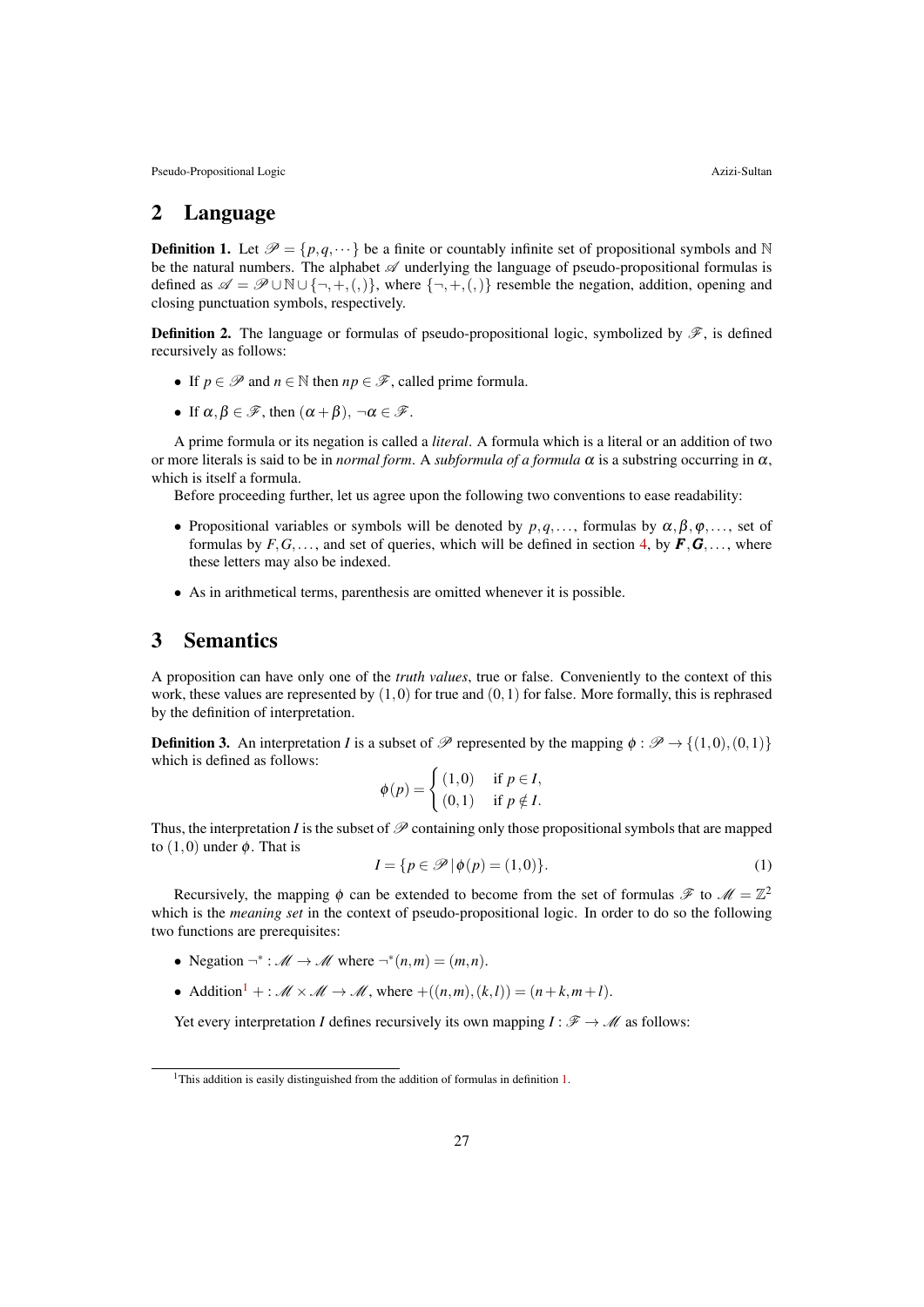1) **Recursion base.** Recall that if  $\varphi$  is an atom then  $\varphi = n p$  for some  $n \in \mathbb{N}$  and  $p \in \mathcal{P}$ . Consequently the recursion base reads

$$
I(\varphi) = I(n p) = n \varphi(p).
$$

2) Recursion steps.

$$
I(\alpha) = \begin{cases} \neg^*(I(\beta)) & \text{if } \alpha \text{ is of the form } \neg \beta, \\ I(\beta_1) + I(\beta_2) & \text{if } \alpha \text{ is of the form } \beta_1 + \beta_2. \end{cases}
$$

After assigning meanings to formulas, one can investigate how formulas are related to each other according to their meanings.

**Definition 4.** Two formulas  $\alpha$  and  $\beta$  are *equivalent*, in symbols  $\alpha \equiv \beta$ , iff  $I(\alpha) = I(\beta)$  for every interpretation *I*.

**Example 1.** *For any*  $\alpha$ ,  $\beta \in \mathcal{F}$ , *it is obvious that*  $\alpha + \beta \equiv \beta + \alpha$  *and*  $\neg \alpha \equiv \alpha$ *.* 

**Proposition 1.** *For any*  $\alpha$ ,  $\beta \in \mathcal{F}$ *, the equivalence*  $\neg(\alpha + \beta) \equiv \neg \alpha + \neg \beta$  *holds.* 

*Proof.* Given an interpretation *I* suppose that  $I(\alpha) = (n, l)$  and  $I(\beta) = (m, k)$ .

$$
I(\neg(\alpha + \beta)) = \neg^* I(\alpha + \beta) = \neg^* (I(\alpha) + I(\beta)) = \neg^* ((n, l) + (m, k))
$$
  
= 
$$
\neg^* (n + m, l + k) = (l + k, n + m).
$$

On the other hand,

$$
I(\neg \alpha + \neg \beta) = I(\neg \alpha) + I(\neg \beta) = \neg^*I(\alpha) + \neg^*I(\beta)) = \neg^*(n, l) + \neg^*(m, k)
$$
  
= (l, n) + (k, m) = (l + k, n + m).

Thus  $I(\neg(\alpha + \beta)) = I(\neg \alpha + \neg \beta)$  for any given interpretation *I*.

**Proposition 2.** *If*  $p \in \mathcal{P}$  *and*  $n, m \in \mathbb{N}$  *then*  $(n p + m p) \equiv (n + m)p$ .

*Proof.* Let *I* be an interpretation then,

$$
I(np + mp) = I(np) + I(mp) = n\phi(p) + m\phi(p) = (n + m)\phi(p) = I((n + m)p).
$$

Obviously,  $\equiv$  is an equivalence relation. Moreover, it is a *congruence relation* on  $\mathscr{F}$ , i.e., for all  $\alpha_1, \alpha_2, \beta_1, \beta_2 \in \mathscr{F},$ 

$$
\alpha_1 \equiv \alpha_2, \beta_1 \equiv \beta_2 \Rightarrow \neg \alpha_1 \equiv \neg \alpha_2, \alpha_1 + \beta_1 \equiv \alpha_2 + \beta_2. \tag{2}
$$

For this reason the *replacement theorem* holds. It enables one to substitute a subformula  $\beta$ , of a formula α, by an equivalent one without altering the meaning of α. If we let  $\alpha$  [β<sub>1</sub>/β<sub>2</sub>] denote the formula that is obtained from  $\alpha$  by substituting every occurrence of  $\beta_1$  by  $\beta_2$ , the replacement theorem becomes as follows:

**Theorem 1.** *If the formulas*  $\beta_1$  *and*  $\beta_2$  *are equivalent, so are*  $\alpha$  *and*  $\alpha$   $[\beta_1/\beta_2]$ *.* 

 $\Box$ 

 $\Box$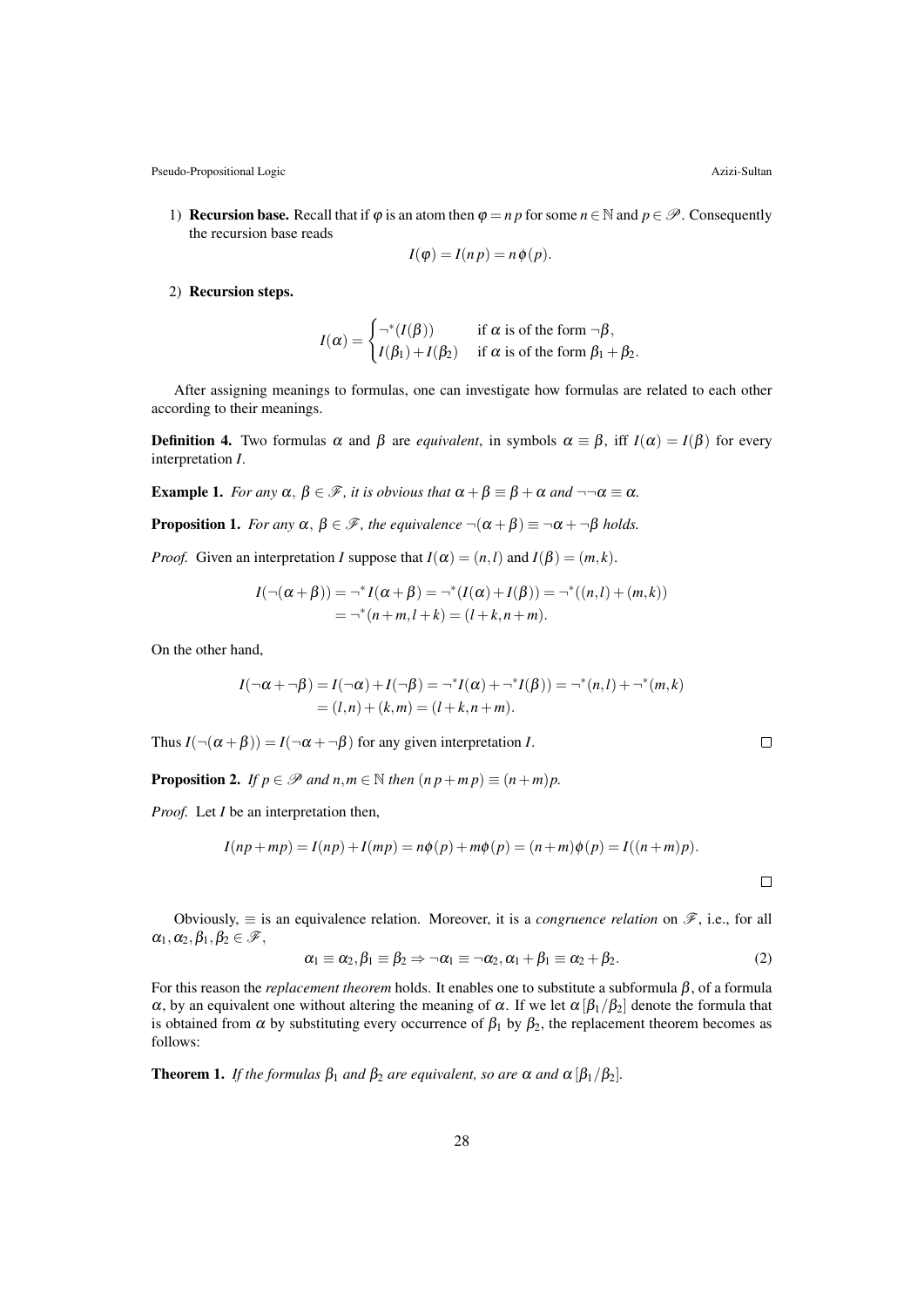*Proof by induction on*  $\alpha$ . Suppose  $\alpha$  is a prime formula. Then, for both cases  $\alpha = \beta_1$  and  $\alpha \neq \beta_1$ we clearly have  $\alpha \equiv \alpha [\beta_1/\beta_2]$ . Now let  $\alpha = \alpha_1 + \alpha_2$ . If  $\alpha = \beta_1$  then trivially  $\alpha \equiv \alpha [\beta_1/\beta_2]$  holds. Otherwise  $\alpha [\beta_1/\beta_2] = \alpha_1 [\beta_1/\beta_2] + \alpha_2 [\beta_1/\beta_2]$ . By the induction hypothesis we have  $\alpha_1 \equiv \alpha_1 [\beta_1/\beta_2]$ and  $\alpha_2 \equiv \alpha_2 [\beta_1/\beta_2]$ . According to the congruence property 2 one concludes that

$$
\alpha = (\alpha_1 + \alpha_2) \equiv \alpha_1 [\beta_1/\beta_2] + \alpha_2 [\beta_1/\beta_2] = \alpha [\beta_1/\beta_2].
$$

The induction steps for  $\neg$  follows analogously.

 $\Box$ 

Taking into account that one can eliminate all negation signs except those in front of prime formulas by Proposition 1, the replacement theorem transforms every formula into an equivalent one which is a normal form. This is actually interesting from an implementational point of view, as efficiency might be gained by restricting the inference rules to the mentioned normal form.

After assigning meaning to formulas and seeing how they are related, it is time to consider counting constraints which are represented by queries defined in the upcoming section.

### 4 Queries and Models

**Definition 5.** For a given formula  $\varphi \in \mathcal{F}$  and an  $n \in \mathbb{N}$ , in pseudo-propositional logic we are interested in finding an answer to the query: is there an interpretation *I* such that  $I(\varphi) = (m, l)$  where  $m > n$ . Every formula  $\varphi$  combined with a natural number *n* forms a query  $\varphi^{(n)}$ . The set of all possible queries is denoted by  $\mathscr{Q}$ . That is  $\mathscr{Q} = \{ \varphi^{(n)} : \varphi \in \mathscr{F}, n \in \mathbb{N} \}.$ 

Having defined queries, modelling becomes straightforward. Simply, it defines relations between interpretations and queries.

**Definition 6.** It is said that an interpretation *I* is a model for a query  $\varphi^{(n)}$ , in symbols  $I \models \varphi^{(n)}$ , iff  $I(\varphi) = (\bar{n}, l)$  with  $\bar{n} \ge n$ . Considering a set of queries *Q*, it is said that *I* is a model for *Q*, and symbolised by *I*  $\models$  *Q*, iff *I*  $\models$   $\varphi^{(n)}$  for every query  $\varphi^{(n)} \in \mathcal{Q}$ .

It is time now to start reasoning which is as easy as arithmetic. The coming proposition is an ideal example of reasoning in pseudo-propositional logic.

**Proposition 3.** Let  $\alpha^{(n)}, \varphi^{(m)} \in \mathcal{Q}$ . If I is an interpretation such that  $I \models \alpha^{(n)}$  and  $I \models \varphi^{(m)}$ , then  $I \models (\alpha + \varphi)^{(n+m)}$ .

*Proof.* Since  $I \models \alpha^{(n)}$  and  $I \models \varphi^{(m)}$ , this implies that  $I(\alpha) = (\bar{n}, l)$ ,  $\bar{n} \ge n$  and  $I(\varphi) = (\bar{m}, k)$ ,  $\bar{m} \ge m$ . Thus

$$
I(\alpha + \varphi) = I(\alpha) + I(\varphi) = (\bar{n}, l) + (\bar{m}, k) = (\bar{n} + \bar{m}, l + k).
$$

Since  $\bar{n} + \bar{m} \ge n + m$  we conclude that  $I \models (\alpha + \varphi)^{(n+m)}$ .

One can easily conceive that satisfiability in pseudo-propositional logic concerns queries rather than formulas.

- It is said that  $\varphi^{(n)}$  (resp. *Q*) is *satisfiable* iff there exists an interpretation *I* such that  $I \models \varphi^{(n)}$  $(r \text{essp. } I \models Q)$ .
- It is said that  $\varphi^{(n)}$  (resp. *Q*) is *unsatisfiable* iff for every interpretation *I* we have  $I \not\models \varphi^{(n)}$  (resp.  $I \not\models Q$ ).

Consequently the equivalence relation is lifted to the level of queries as demonstrated below.

 $\Box$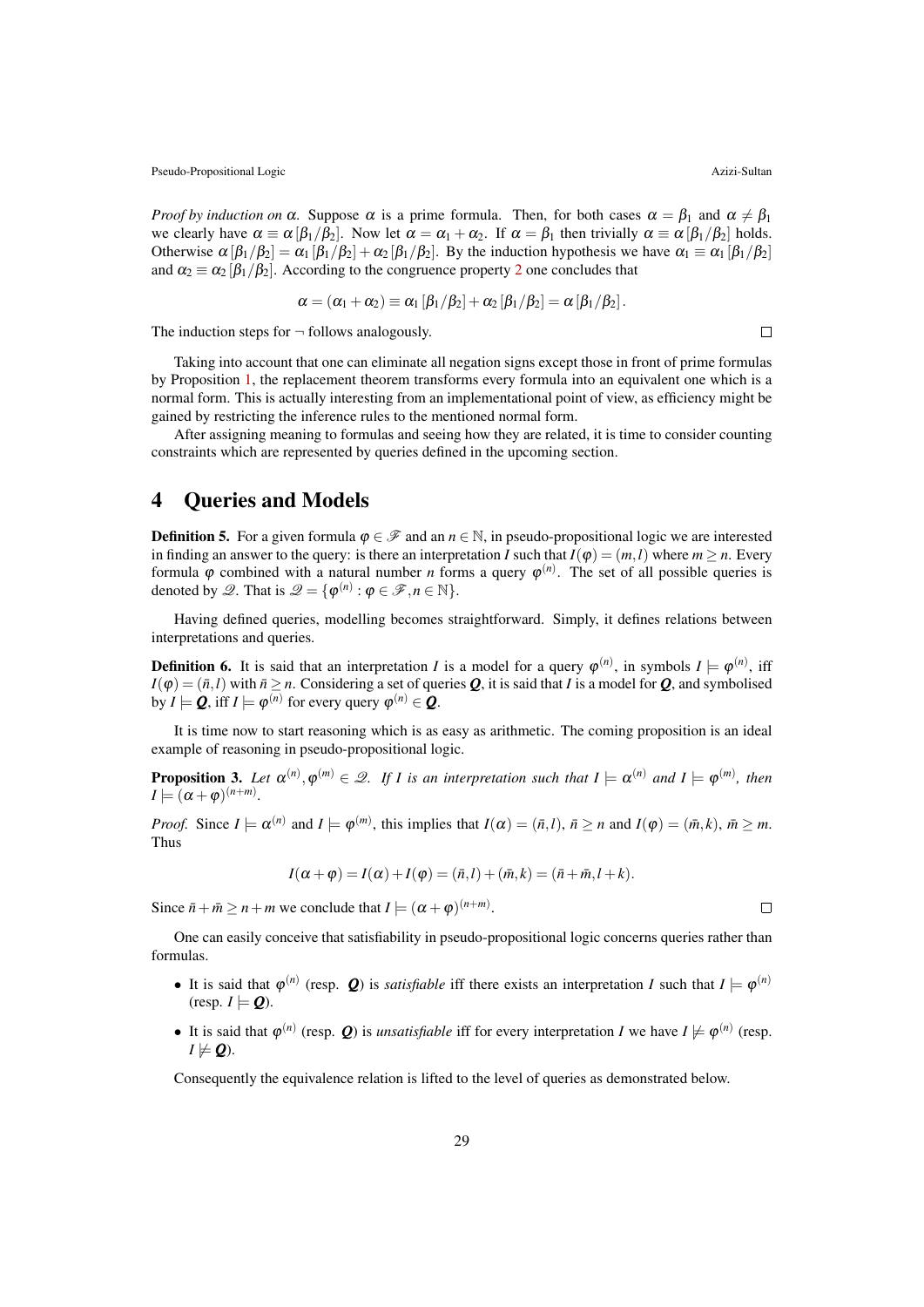### 5 Consequence and Equivalence

**Definition 7.** *Q* is a logical consequence of *F*, written  $F \models Q$ , if  $I \models Q$  for every interpretation *I* that is a model for **F**. In short,  $I \models \mathbf{F} \Rightarrow I \models \mathbf{Q}$  for all interpretations *I*.

**Definition 8.** If  $F \models Q$  and  $Q \models F$  then we say F and Q are semantically equivalent. We denote this by  $\mathbf{F} \equiv \mathbf{Q}$ .

In this work,  $\mathbf{F} \models \alpha^{(n)}$  (resp.  $\alpha^{(n)} \models \mathbf{F}$ ) will mean  $\mathbf{F} \models {\alpha^{(n)}}$  (resp.  ${\alpha^{(n)}} \models \mathbf{F}$ ). More generally, we write  $\mathbf{F} \models \alpha_1^{(n_1)}, \alpha_2^{(n_2)}, \dots, \alpha_k^{(n_k)}$  $\alpha_k^{(n_k)}$  (resp.  $\alpha_1^{(n_1)}, \alpha_2^{(n_2)}, \dots, \alpha_k^{(n_k)}$  $f_k^{(n_k)} \models F$  instead of  $F \models$  $\{\boldsymbol{\alpha}_1^{(n_1)},\boldsymbol{\alpha}_2^{(n_2)},\dots,\boldsymbol{\alpha}_{k}^{(n_k)}\}$  $\{\alpha_1^{(n_k)}\}$  (resp.  $\{\alpha_1^{(n_1)}, \alpha_2^{(n_2)}, \dots, \alpha_k^{(n_k)}\}$  $\{e^{(n_k)}\}$   $\models$  *F*), and more briefly we write *F*,  $\alpha^{(n)} \models \varphi^{(m)}$ instead of  $\mathbf{F} \cup \{ \alpha^{(n)} \} \models \varphi^{(m)}$ . Analogous notation will be used regarding semantic equivalence.

Note 1. *Proposition 3 can be rewritten as follows:*

$$
\alpha^{(n)}, \varphi^{(m)} \models (\alpha + \varphi)^{(n+m)}.
$$

**Example 2.** Let  $\mathbf{Q} = \{ \varphi^{(i)} : i = 1, 2, ..., n-1 \}$ . Moreover suppose that  $I \models \varphi^{(n)}$ . This means that  $I(\varphi) = (\bar{n}, l)$  where  $\bar{n} \ge n > i$ . Consequently,  $I \models \varphi^{(i)}$  for all  $i < n$ . Thus  $\varphi^{(n)} \models Q$ .

**Lemma 1.** Let  $\varphi$  be a formula and  $n > 1$  then  $(\varphi + p + \neg p)^{(n)} \models \varphi^{(n-1)}$ .

*Proof.* Suppose  $I \models (\varphi + p + \neg p)^{(n)}$ . This means that  $I(\varphi + p + \neg p) = I(\varphi) + (1,1) = (\bar{n},l)$  where  $\overline{n} \ge n$  and  $l \ge 1$ . Since  $(\mathbb{Z}^2, +)$  is an abelian group we conclude that  $I(\varphi) = (\overline{n} - 1, l - 1)$ . That is  $I \models \varphi^{(n-1)}$ .

An obvious generalization and a direct consequence of lemma 1 is the resolution theorem which reads:

**Theorem 2.** *If*  $\varphi \in \mathcal{F}$  *and n* >  $\bar{m}$  > *m, then the following consequence holds:* 

$$
(\varphi + \bar{m}p + \neg (mp))^{(n)} \models (\varphi + (\bar{m} - m)p)^{(n-m)}.
$$

To keep things from being complicated before going any further, the following theorem must be proven.

**Theorem 3.** If the formulas  $\beta_1$  and  $\beta_2$  are equivalent, so are the queries  $\alpha^{(n)}$  and  $(\alpha \beta_1/\beta_2)^{(n)}$  for *every*  $n \in \mathbb{N}$ *.* 

*Proof.* Suppose that  $I \models \alpha^{(n)}$ . This means that  $I(\alpha) = (\bar{n}, I)$  where  $\bar{n} \ge n$ . Since  $\beta_1 \equiv \beta_2$ , from Theorem 1 it follows that  $\alpha \equiv \alpha [\beta_1/\beta_2]$ . Thus  $I(\alpha) = I(\alpha [\beta_1/\beta_2]) = (\bar{n}, l)$  where  $\bar{n} \ge n$ . Thus  $I = (\alpha [\beta_1/\beta_2])^{(n)}$ . We conclude that  $\alpha^{(n)} \models (\alpha [\beta_1/\beta_2])^{(n)}$ . Taking into account that  $(\alpha [\beta_1/\beta_2]) [\beta_2/\beta_1] = \alpha$ , the consequence  $(\alpha [\beta_1/\beta_2])^{(n)} \models \alpha^{(n)}$  follows analogously.

If we call a query with a normal form formula a *normal form query*, then theorems 1 and 3 transform any query into an equivalent one which is a normal form. Thus to solve the satisfiability problem in pseudo-proposition logic it suffices to consider only the sets of queries that are normal form.

Finally, to start applying pseudo-propositional logic to solve real-world problems, such as SAT for example, one more theorem is needed.

**Theorem 4.** If  $F \models Q$  and for every interpretation I which models Q we have  $I \not\models F$ , then F is unsat*isfiable.*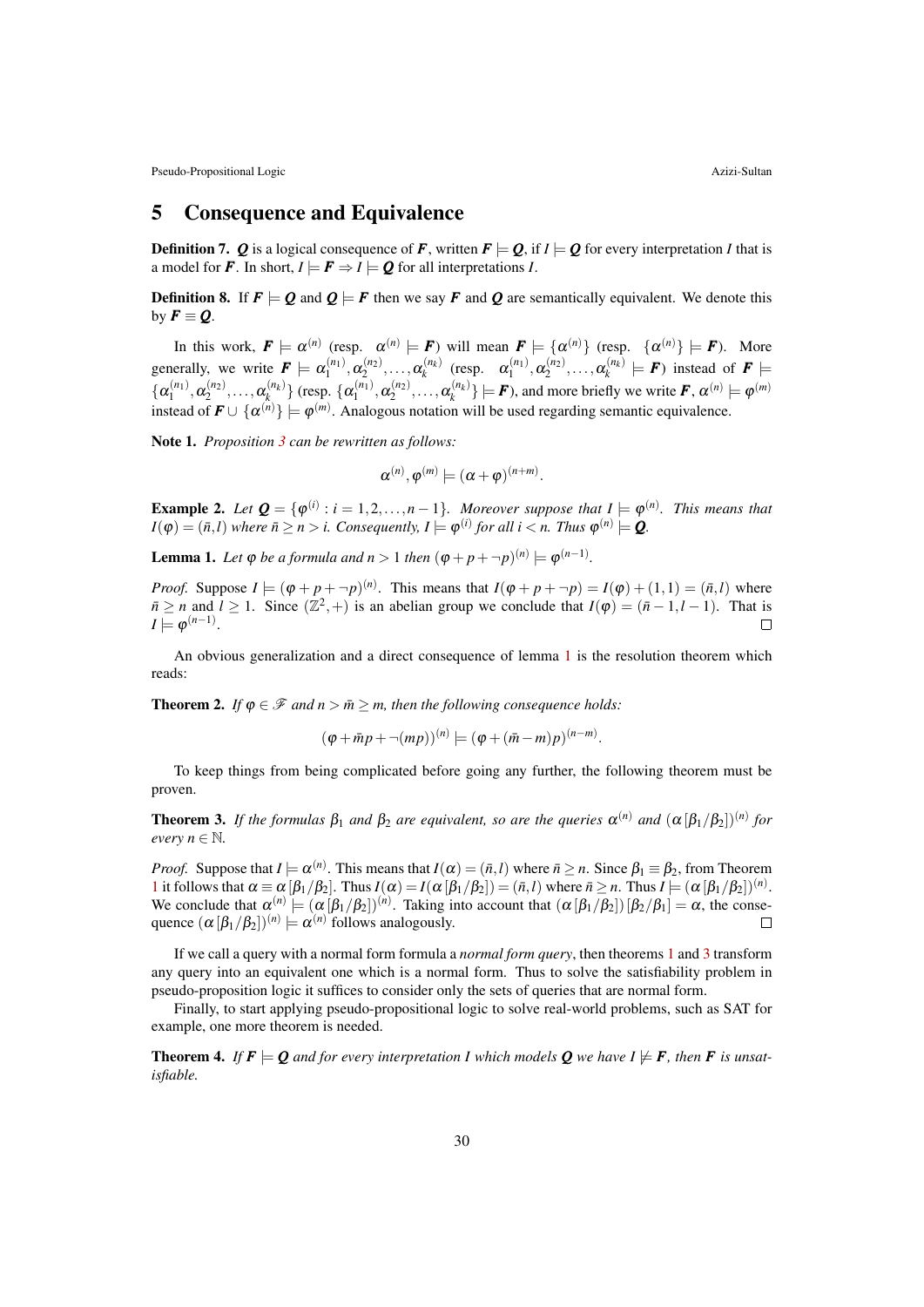*Proof.* Suppose that *F* is satisfiable. This means that there exists an interpretation *I* such that  $I \models F$ .<br>Consequently  $I \models O$  since  $F \models O$ . This contradicts the theorem's hypothesis Consequently,  $I \models Q$  since  $F \models Q$ . This contradicts the theorem's hypothesis.

Informally speaking, before solving a SAT problem for a given set of queries *F*, Theorem 4 tempts one to use proper inference rules to find a simpler set of queries **Q** such that  $F \models Q$ . Now it is enough to look for a solution for *F* among only those solutions that solve *Q*.

Furthermore any algorithm that solves SAT problem in pseudo-propositional logic can be used to solve the SAT problem of propositional logic. Actually pseudo-propositional logic can be viewed as a generalization of propositional logic. This is justified by the fact that every formula or sentence *S* in propositional logic can be represented equivalently by a set of queries *Q* in pseudo-propositional logic. To see this let  $\mathcal{P} = \{p_1, p_2, p_3, \dots\}$  be our set of propositional symbols and let the literal  $l_i$  be either  $p_i$  or its negation. Moreover, suppose that converting the sentence *S* into its CNF results in the set of clauses  $\{C_i : i = 1, 2, \ldots, n\}$  where each clause  $C_i$  is the disjunctions of a set of literals  $\{l_j : j \in J_i \subset \mathbb{N}\}\.$ If we denote to *S* in its CNF by *SCNF* we conclude that

$$
S_{CNF} = \bigwedge_{i=1}^{n} C_i = \bigwedge_{i=1}^{n} \left(\bigvee_{j \in J_i} l_j\right).
$$

Clearly each clause  $C_i$  which has the form

$$
C_i = \bigvee_{j \in J_i} l_j
$$

can be equivalently represented in pseudo-propositional logic by the query

$$
Q_i = \left(\sum_{j\in J_i} l_j\right)^{(1)}.
$$

If we let  $\mathbf{Q} = \{Q_i : i = 1, 2, ..., n\}$  then the sentence *S*, which is equivalent to *S<sub>CNF</sub>*, is satisfiable iff  $\mathbf{Q}$ is satisfiable. Moreover, an interpretation *I* is a model for  $Q$  iff *I* is a model for *S*. A detailed example is presented in the sequel.

### 6 Application on SAT

This section is not meant to present an algorithm that competes with the current SAT solvers. It just gives an idea of how one can make use of pseudo-propositional logic to solve problems such as SAT. This is actually done in three steps. Intuitively, the first step involves transforming the given SAT instance into the corresponding set of queries  $\vec{F}$  in pseudo-propositional logic. The second step reprocesses the set  $\vec{F}$ using inference rules to generate a proper compact set of queries  $Q$  such that  $F \models Q$ . Finally, apply a backtracking procedure to find a solution for *Q* and check if it satisfies the original SAT instance. The final step is repeated until a solution is found or the problem is unsatisfiable otherwise.

Example 3. *Consider the following CNF instance:*

$$
x_1 \vee x_2 \vee x_3, \neg x_1 \vee \neg x_2, \neg x_1 \vee \neg x_3, \neg x_2 \vee \neg x_3, x_1 \vee x_2 \vee x_4, \neg x_1 \vee \neg x_2, \neg x_1 \vee \neg x_4, \neg x_2 \vee \neg x_4, x_1 \vee x_3 \vee x_4, \neg x_1 \vee \neg x_3, \neg x_1 \vee \neg x_4, \neg x_3 \vee \neg x_4, x_2 \vee x_3 \vee x_4, \neg x_2 \vee \neg x_3, \neg x_2 \vee \neg x_4, \neg x_3 \vee \neg x_4.
$$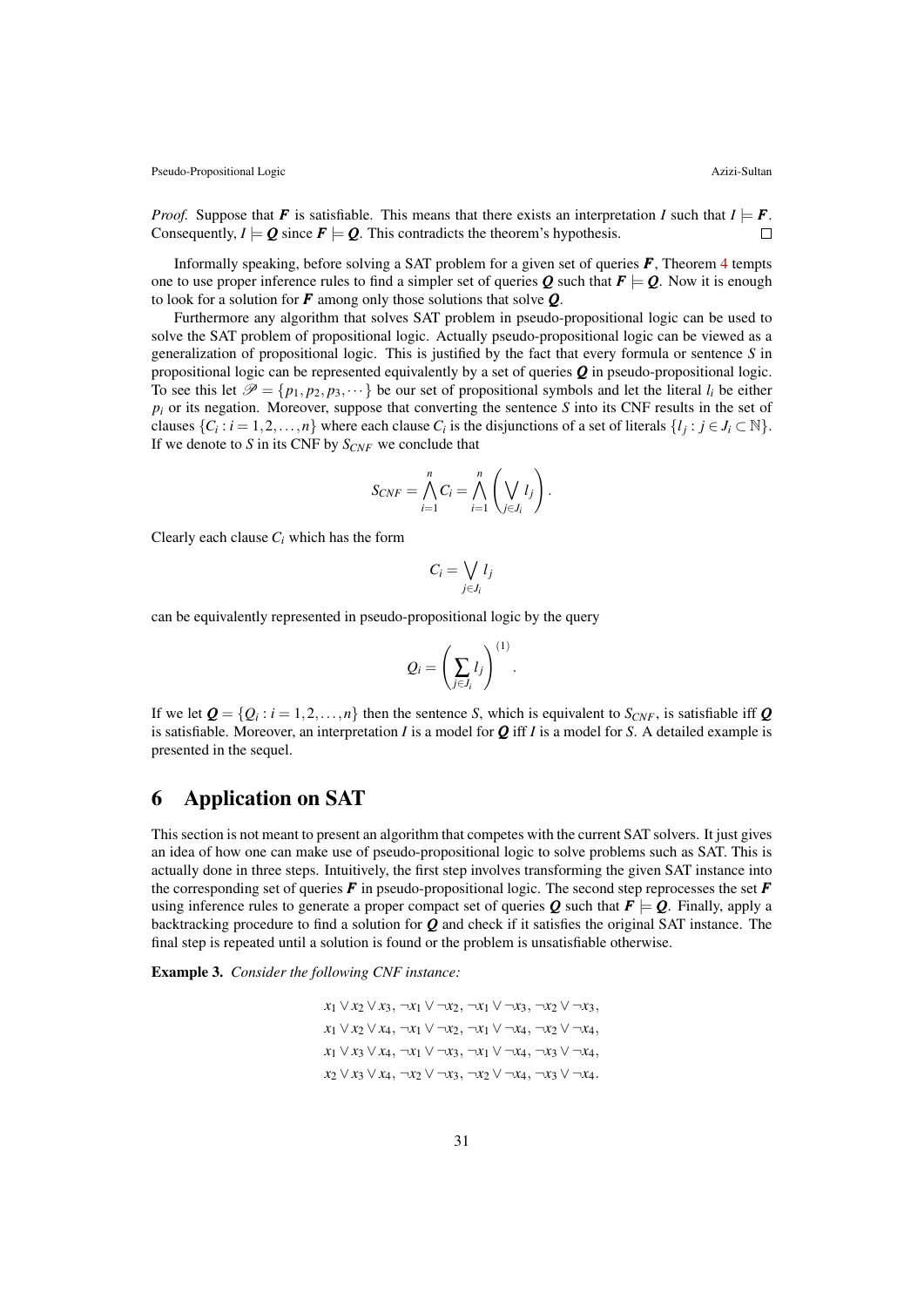*This can be equivalently represented by a set of queries in pseudo-propositional logic as follows:*

$$
\mathbf{F} = \{ \begin{array}{c} (x_1 + x_2 + x_3)^{(1)}, (\neg x_1 + \neg x_2)^{(1)}, (\neg x_1 + \neg x_3)^{(1)}, (\neg x_2 + \neg x_3)^{(1)}, \\ (x_1 + x_2 + x_4)^{(1)}, (\neg x_1 + \neg x_2)^{(1)}, (\neg x_1 + \neg x_4)^{(1)}, (\neg x_2 + \neg x_4)^{(1)}, \\ (x_1 + x_3 + x_4)^{(1)}, (\neg x_1 + \neg x_3)^{(1)}, (\neg x_1 + \neg x_4)^{(1)}, (\neg x_3 + \neg x_4)^{(1)}, \\ (x_2 + x_3 + x_4)^{(1)}, (\neg x_2 + \neg x_3)^{(1)}, (\neg x_2 + \neg x_4)^{(1)}, (\neg x_3 + \neg x_4)^{(1)} \}.\end{array}
$$

*Taking into account Proposition 2 while adding each consecutive homogeneous*<sup>2</sup> *couple of queries in F results in*

$$
\mathbf{F}_1 = \{ (2x_1 + 2x_2 + x_3 + x_4)^{(2)}, (-2x_1 + \neg x_2 + \neg x_3)^{(2)}, (-x_1 + \neg 2x_2 + \neg x_3)^{(2)},
$$
  

$$
(\neg x_1 + \neg x_2 + \neg 2x_4)^{(2)}, (x_1 + x_2 + 2x_3 + 2x_4)^{(2)}, (-2x_1 + \neg x_3 + \neg x_4)^{(2)},
$$
  

$$
(\neg x_2 + \neg 2x_3 + \neg x_4)^{(2)}, (\neg x_2 + \neg x_3 + \neg 2x_4)^{(2)} \}.
$$

*One can easily conceive that*  $\mathbf{F} \equiv \mathbf{F}_1$  *which shows how encoding in pseudo-propositional logic is much more compact than it is in CNF. Although it is not always the case that*  $\mathbf{F} \equiv \mathbf{F}_1$  *but we, at least, know from Proposition 3 that*  $\mathbf{F} \models \mathbf{F}_1$ . *If we add again and again each consecutive homogeneous couple of queries in F*1*, we finally get*

$$
\boldsymbol{F}_2 = \{ (3x_1 + 3x_2 + 3x_3 + 3x_4)^{(4)}, (\neg 6x_1 + \neg 6x_2 + \neg 6x_3 + \neg 6x_4)^{(12)} \},
$$

*as a logical consequence of F*1*. By backtracking and propagation, F*<sup>2</sup> *has only the following six interpretations:*

$$
I_1 = \{x_1, x_2\}, I_2 = \{x_1, x_3\}, I_3 = \{x_1, x_4\},
$$
  

$$
I_4 = \{x_2, x_3\}, I_5 = \{x_2, x_4\}, I_6 = \{x_3, x_4\}.
$$

*Since non of these interpretations model F, according to Theorem 4 F and consequently the original SAT instance are unsatisfiable.*

## 7 Conclusion and Further Work

This work has introduced pseudo-propositional logic, a generalization of propositional logic with considerable extension of its expressive power. This enables the resulting representational formalism to encode counting constraints as well as SAT instances naturally, and much more compact than the encoding using CNF. The inference rules of the resulting pseudo-propositional logic, besides their Boolean nature, have arithmetical flavour allowing for easy implementation. Moreover, as it was seen in Example 3, applying backtracking on the final entailed set of queries may yield simultaneous multi-variables guesses, eliminating considerable parts of the search tree that have not been yet explored and hence allowing for potential improvement in terms of time complexity. Another promising improvement is subject to a further investigation on how to construct a compact proper final entailed set of queries which maximizes the eliminated part of the search tree and at the same time captures all possible solutions of the original problem.

### 8 Acknowledgments

I would like to thank Prof. Steffen Holldobler, Director of the International Center for Computational ¨ Logic, Dresden, Germany. I have learned from him how to rationalise logically rather than just thinking mathematically. Without his influence this work would not have been established.

<sup>&</sup>lt;sup>2</sup> containing literals of the same polarity